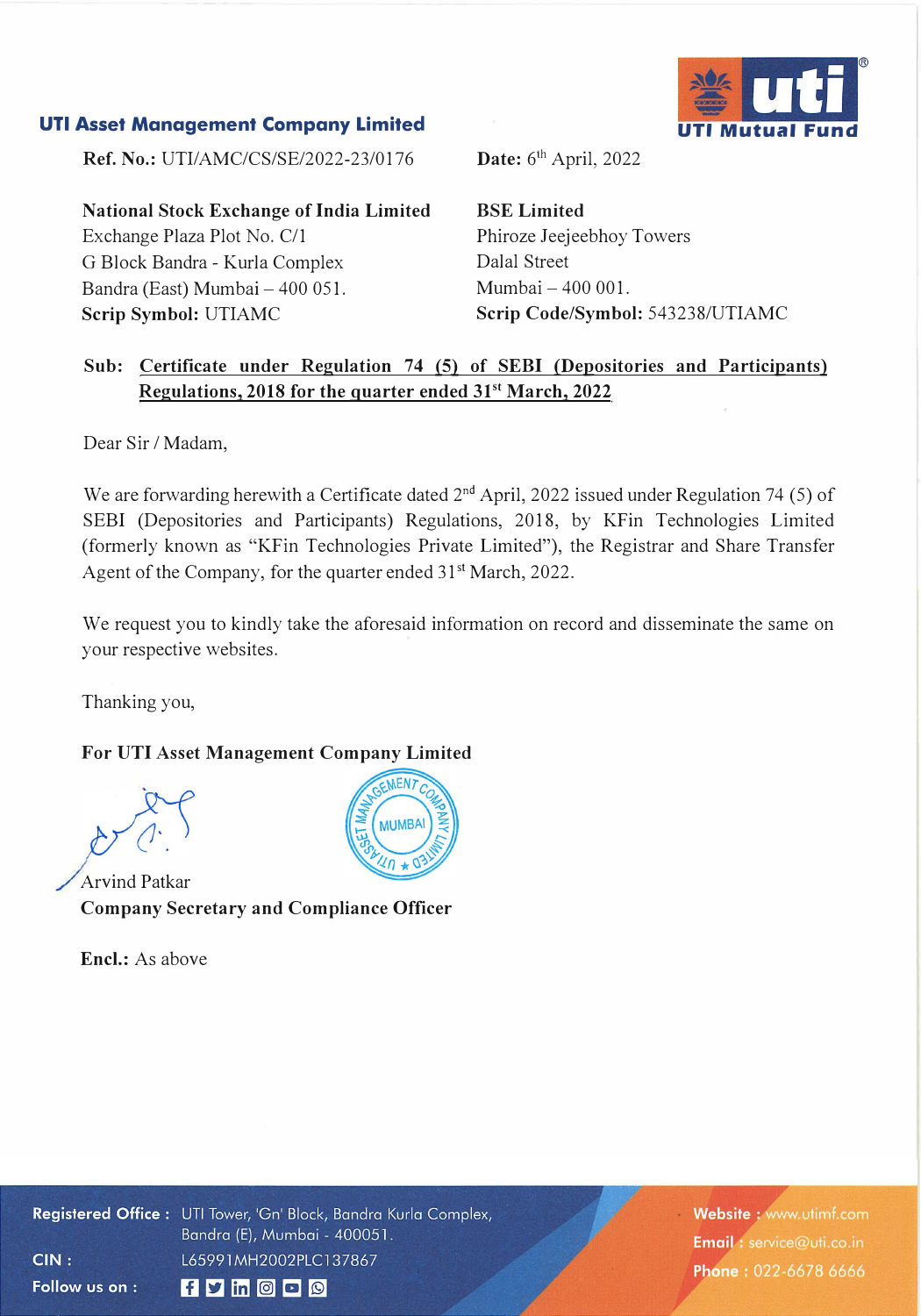

CENTRAL DEPOSITORY SERVICES (INDIA) LTD REGD OFF: PHIROZE JEEJEEBHOY TOWERS 28TH FLOOR DALAL STREET MUMBAI - 400 023

Dear Sir(s),

Sub: Certificate under Regulation 74(5) for the quarter ended 31<sup>st</sup> March, 2022

We as Registrars, Share Transfer and Depository Services agents of the UTI ASSET MANAGEMENT COMPANY LIMITED, certify that the details of securities dematerialized/rematerialized during the aforesaid period, as required under Regulation 74(5) of SEBI (Depositories and participants) Regulations 2018 have been furnished to all the Stock Exchanges where the shares of the company are listed.

Thanking you,

Yours faithfully, For KFin Technologies Limited

M R V Subrahmanyam Vice President

CC TO:

THE COMPANY SECRETARY M/s. UTI ASSET MANAGEMENT COMPANY LIMITED UTI TOWER, GN BLOCK BANDRA KURLA COMPLEX,BANDRA (E) MUMBAI - 400 051.

> (Formerly known as KFin Technologies Private Limited) Registered & Corporate Office:

Selenium, Tower B, Plot No- 31 & 32, Financial District, Nanakramguda, Serilingampally Hyderabad Rangareddi, Telangana - 500032, India

CIN: U72400TG2017PLC117649

**KFin Technologies Limited** 

 $\circ$